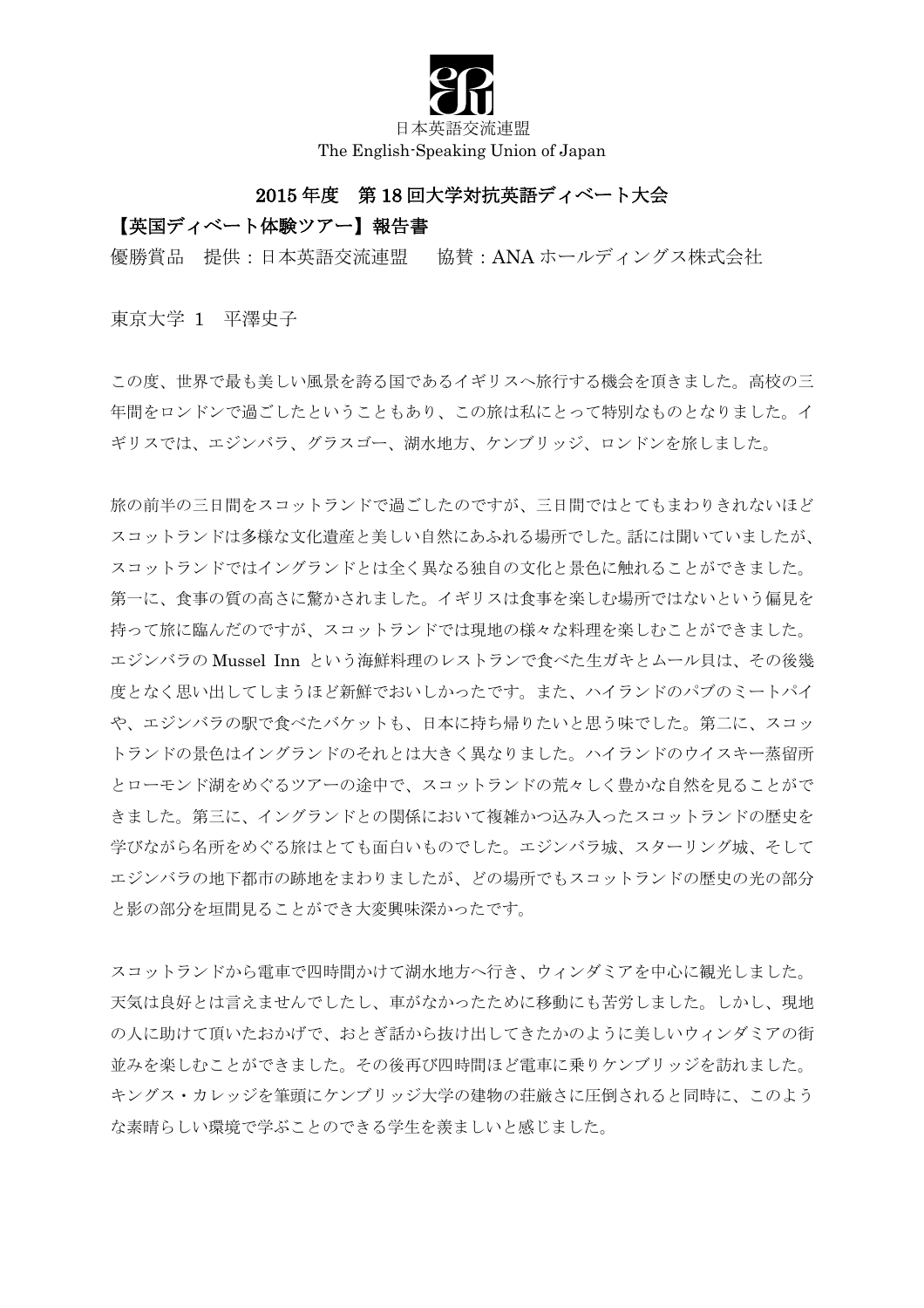

## 日本英語交流連盟 The English-Speaking Union of Japan

旅の最後の三日間はロンドンで過ごしました。観光よりも旧友やお世話になった先生方に会うこ とに重きを置き、楽しくノスタルジックな旅となりました。最終日は ESU を訪問し、Leela さん とお会いしました。Leela さんとは、ディベート、オランダでの生活、英語教育、ESU の歴史な ど多岐にわたる話題について時間を忘れるほど楽しくお話しさせて頂きました。ESU への訪問を 通して感じたことは、英語ディベートがいかに私の人生にとって大きな財産となったかというこ とです。初めてお会いする Leela さんとディベートの話をした際には、まるで昔からお互いを知 っているかのように話が盛り上がりました。英語や論理的思考力などのスキルの面だけでなく、 世界中の優秀な方々とのつながりをつくってくれたという点においても、英語ディベートとの出 会いは私にとってかけがえのないものとなりました。

最後に、このような楽しく文化的に刺激的な旅行をさせて下さった ESUJ の皆様に心より感謝申 し上げます。本当にありがとうございました。

My friends and I enjoyed the privilege of visiting UK, the country with one of the most beautiful sceneries in the world. The trip to UK was a special one for me because it is the place where I spent three years of my adolescence. Our travel itinerary consisted of a visit to Edinburgh, Glasgow, Lake District, Cambridge, and London.

Two and a half days were too short to fully appreciate the best that Scotland has to offer. It was the first time I had ever visited Scotland and was surprised by how it was distinctive a place in many ways. Firstly, although I had been thinking that Britain was not a country where you enjoy eating, the food in Scotland disproved my hypothesis. Our love of seafood brought us to a restaurant called Mussel Inn in Edinburgh, which offered the best tasting oysters and wonderful dining experience. Scottish meat pie served at a pub in the Highlands and baguette we had at a railway station in Edinburgh were also unforgettably nice. Secondly, the landscapes of Scotland were very different from those of England. We took a one day bus tour to Loch Lomond and distilleries, which gave us chances to catch a glimpse of the wild and unspoiled nature of the Highlands. Thirdly, the complex and intertwined history of Scotland made our visit to heritage sites exciting and